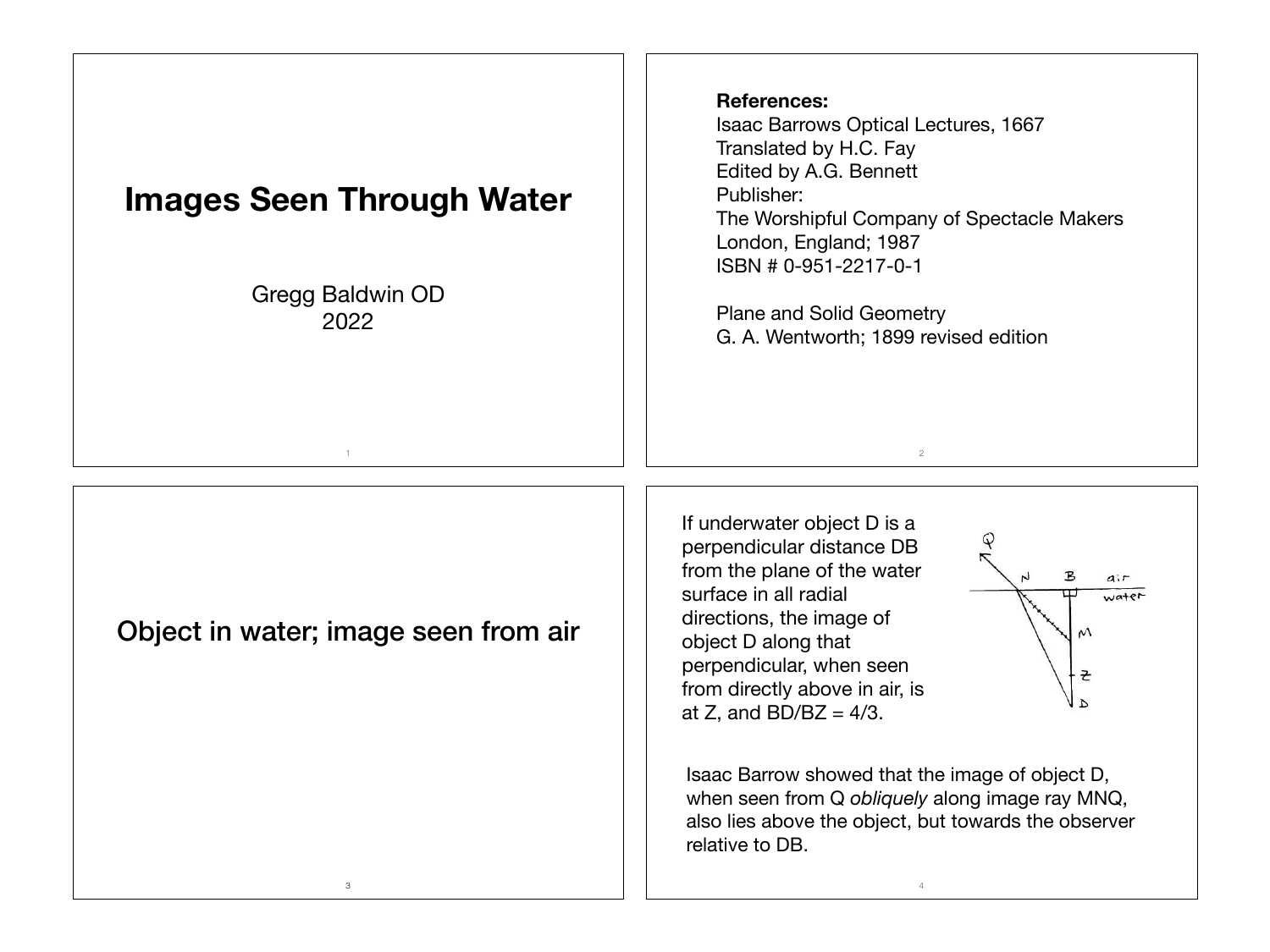Isaac Barrow described a way to find all oblique image rays MNQ through a designated point X, without knowing their points of refraction (N) along the surface of the water, or their intersections (M) with the perpendicular DB.



He first drew a reference right triangle created by drawing  $BE = BZ$  as shown, which created the following constant ratios for air/water refraction:

 $BD/BC = BD/BE = 4/3$ DB/DE =  $4/\sqrt{(16-9)} = 1.5$  $ED/EB = [\sqrt{(16-9)}]/3 = 0.87$ 



He showed that, given DB and the designated point X, if we draw the reference line segment PXW as shown, so that:  $PW/PX = DB/DE = 1.5$ then all image rays through X, (MXNQ) are found using:  $DB/YN = ED/EB = 0.87$ by drawing all possible reference lines of length  $YN = DB/0.87$  through W, in order to locate the required positions of N.



This means that for any given DB, there can be a maximum of two image rays through the designated point X, since only two reference line segments within the right angle ∠(Y)B(N), and equaling his calculated constant YN, can fit through point W.

8

6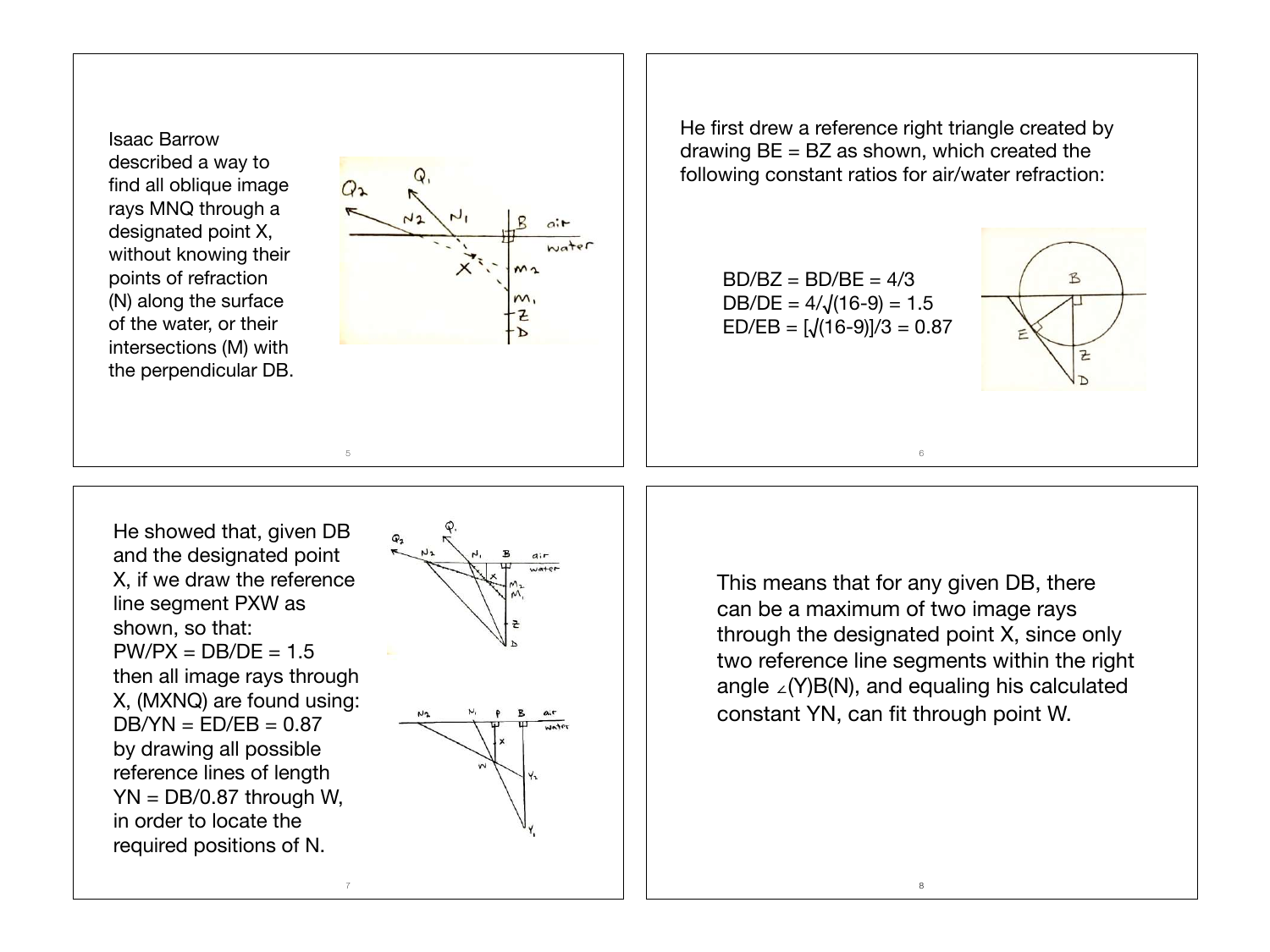Isaac Barrow showed that YN can be drawn as the shortest segment through W bounded by the right angle ∠(Y)B(N) when right triangles ΔYBN, ΔNWT, and ΔTWY are all drawn as similar.



Keeping P constant, as we vary length YN = DB/0.87 through W to find its minimum, the position of D must vary, while PW/PX  $(= DB/DE) = 1.5$  can remain unchanged. Therefore, when the object is in water, Isaac Barrow's analysis can find the image ray XMNQ for a designated clear image X, and an undesignated object D.

10

Object in air; image seen from water

9

If object D is in air, and at a perpendicular distance DB from the surface of water in all radial directions, the image of the object along that perpendicular when seen from underwater is at Z, and  $BZ/BD = 4/3$ .



Isaac Barrow showed that the image of object D, when seen from Q *obliquely* along image ray MNQ, also lies above the object, but away from the observer relative to DB.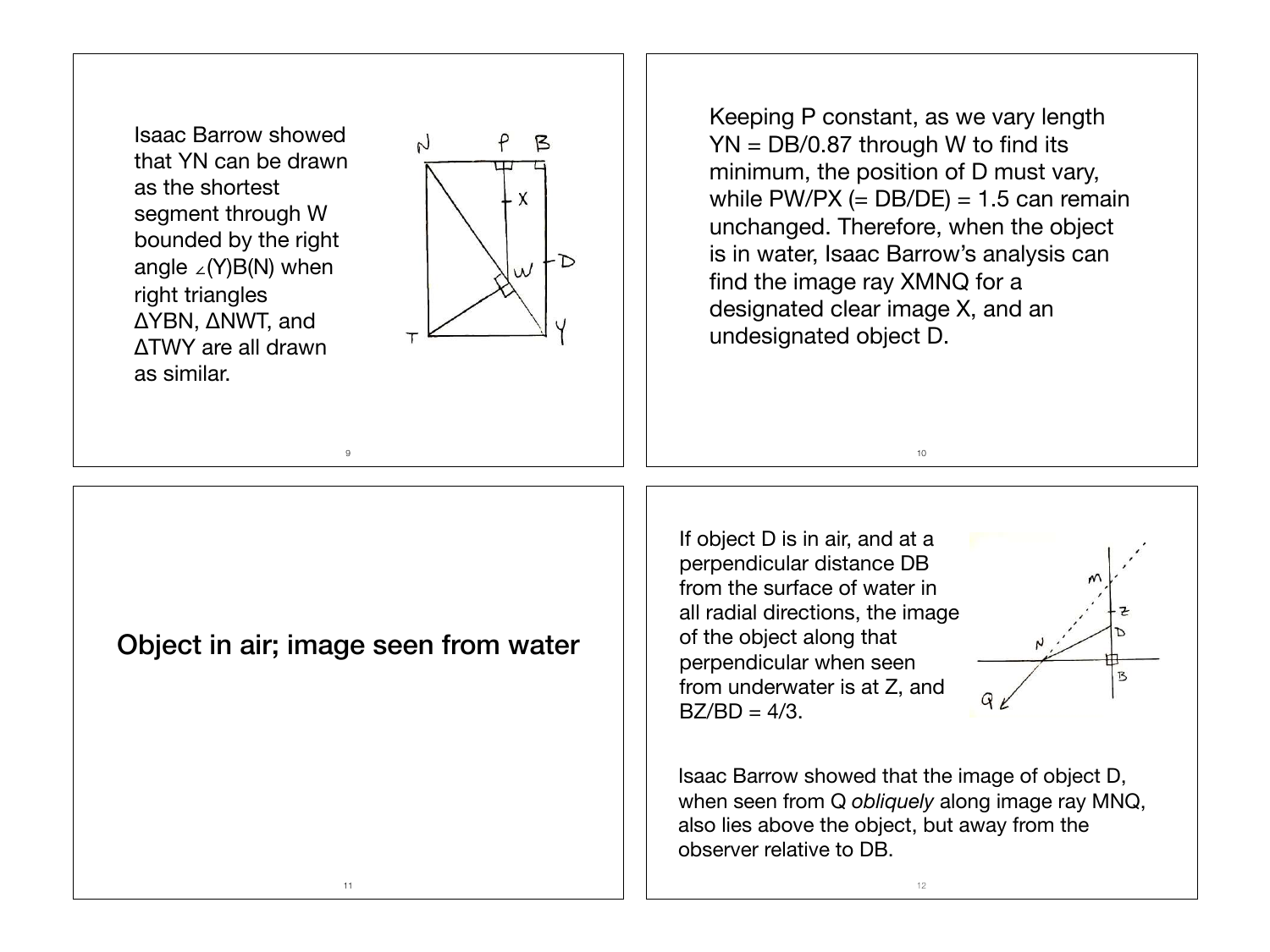Isaac Barrow described a way to find all oblique image rays MNQ through a point X, without knowing their points of refraction (N) along the surface of the water, or their intersections (M) with the perpendicular DB.



He first drew a reference right triangle created by drawing  $BE = BD$  as shown, which created the following constant ratios for air/water refraction:

 $BZ/BD = BZ/BE = 4/3$  $ZB/ZE = 4/\sqrt{(16-9)} = 1.5$  $EZ/EB = \sqrt{(16-9)/3} = 0.87$ 



He showed that, given DB and the designated point X, if we draw  $BY/BD = ZB/ZE = 1.5$ then all image rays through X, (XMNQ) are found using:  $XP/WN = MR/YN$  $=$  EZ/EB  $= 0.87$ by drawing all possible reference lines of length  $WN = XP/0.87$  through Y, in order to locate the required positions of N.



This means that for any given DB, there can be a maximum of two image rays through the designated point X, since only two reference line segments within the right angle ∠(W)P(N), and equaling his calculated constant WN, can fit through point Y.

14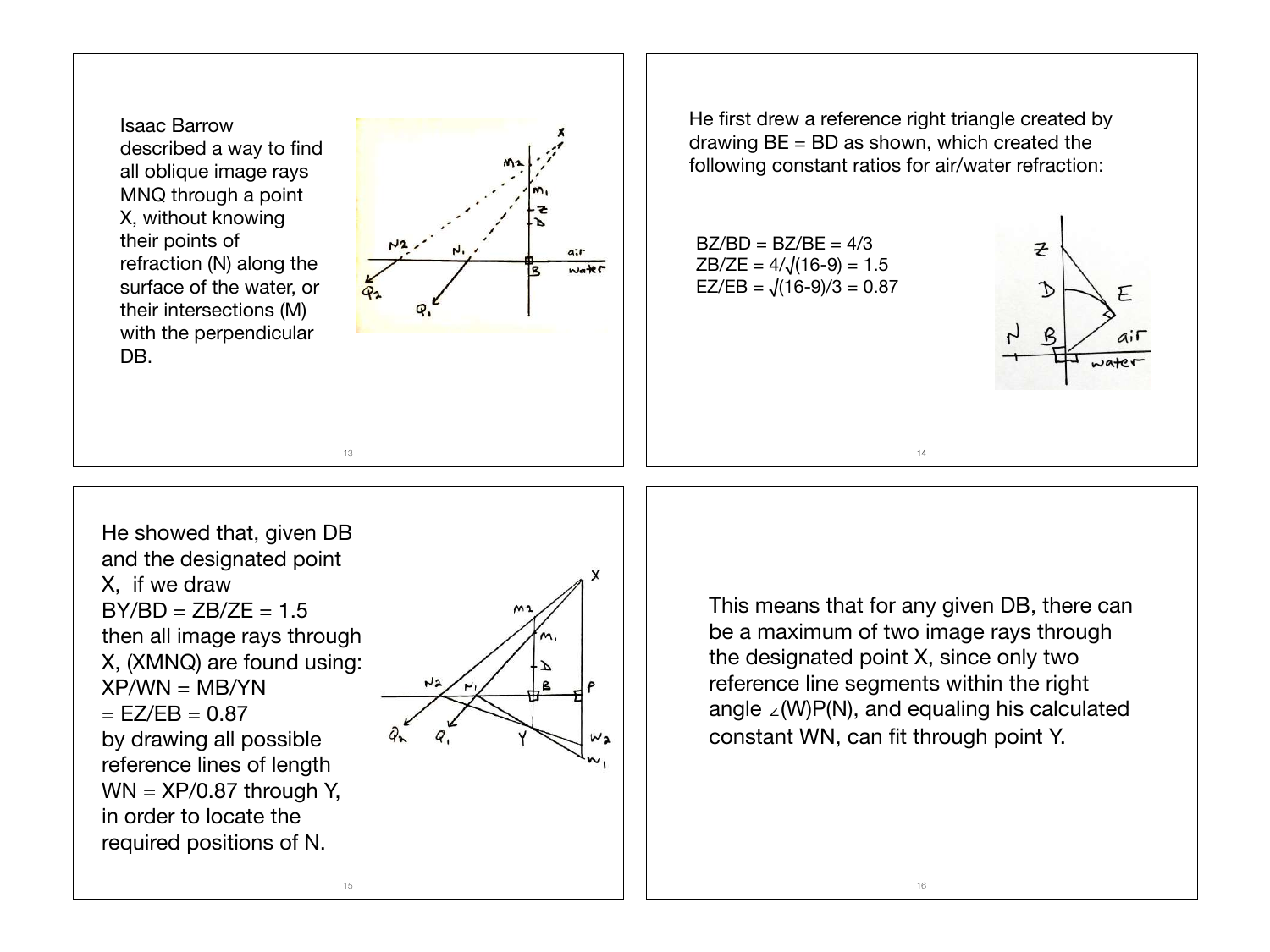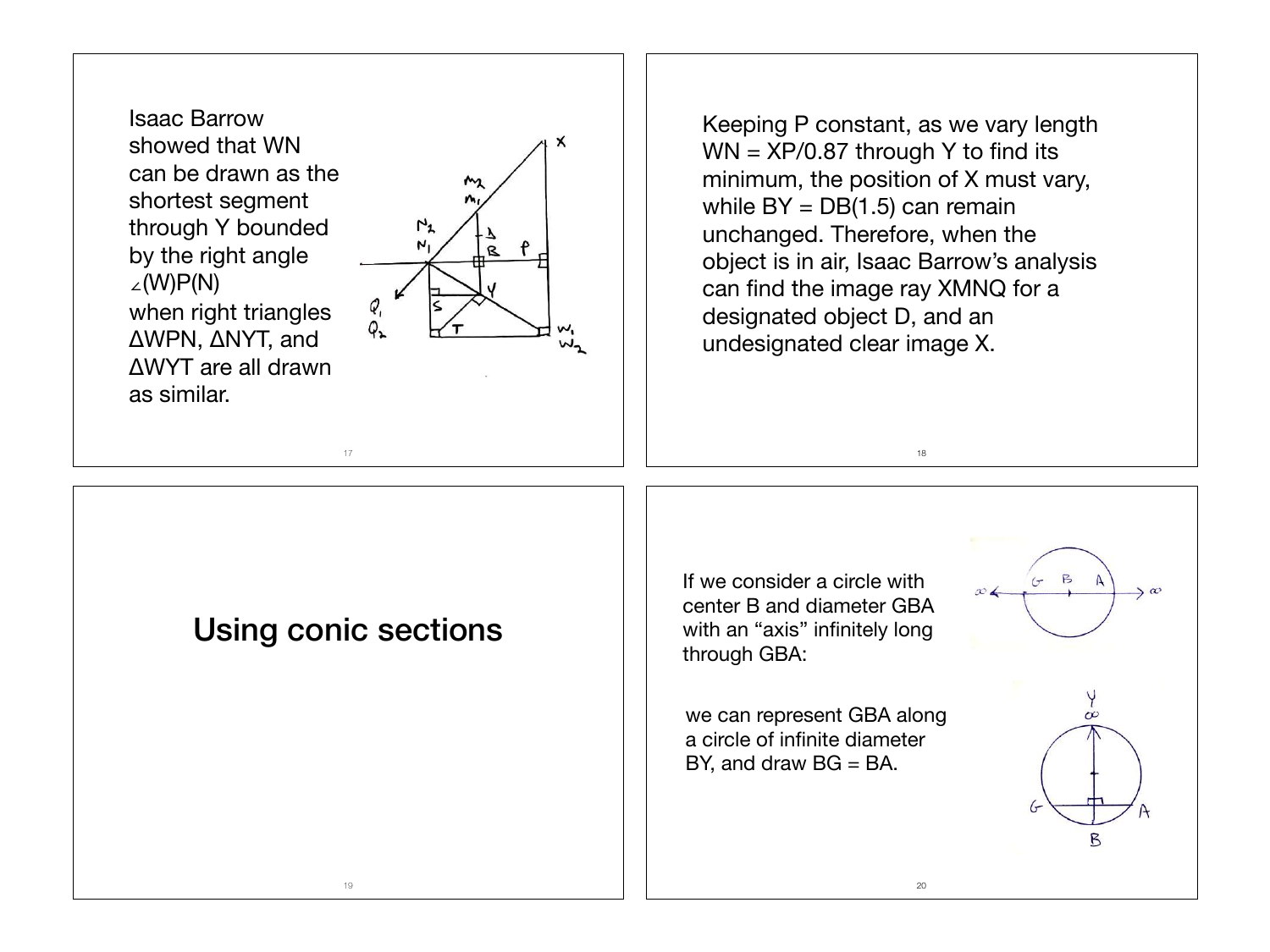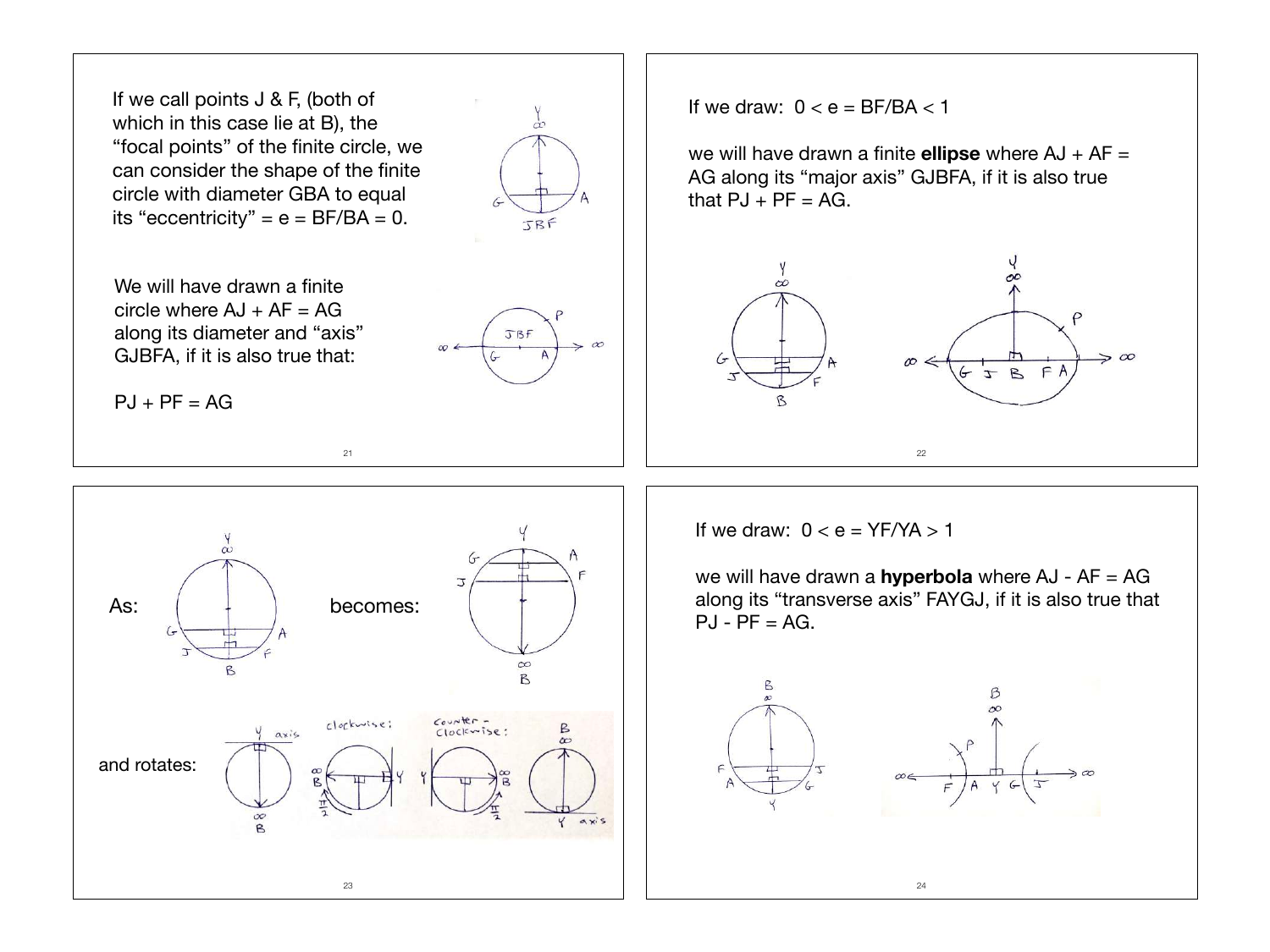When the infinitely large reference circle only rotates by π/2 radians in either direction, it no longer remains a circle equally divided by an infinitely long upward ray with its base on an axis, because reference points B and Y are **both** infinitely far. However, due to the halfway rotation of the reference circle, we can presume these curves resulting from clockwise and counter-clockwise rotation have an eccentricity halfway between that of an ellipse  $(e < 1)$ , and that of an hyperbola  $(e > 1)$ .

These resulting curves are defined as a parabolas ( $e = 1$ ), and like the circle ( $e =$ 0), they represent a special case with a singular shape, or eccentricity.



If we draw  $AF = GJ$  we will have drawn parabolas along their respective "axes" AF or GJ, if it is also true that  $PF = PJ$ . Since parabolas represent the eccentricity as an ellipse transforms into an hyperbola, (or visa versa),  $QA = QG$ .

25



## Ellipse

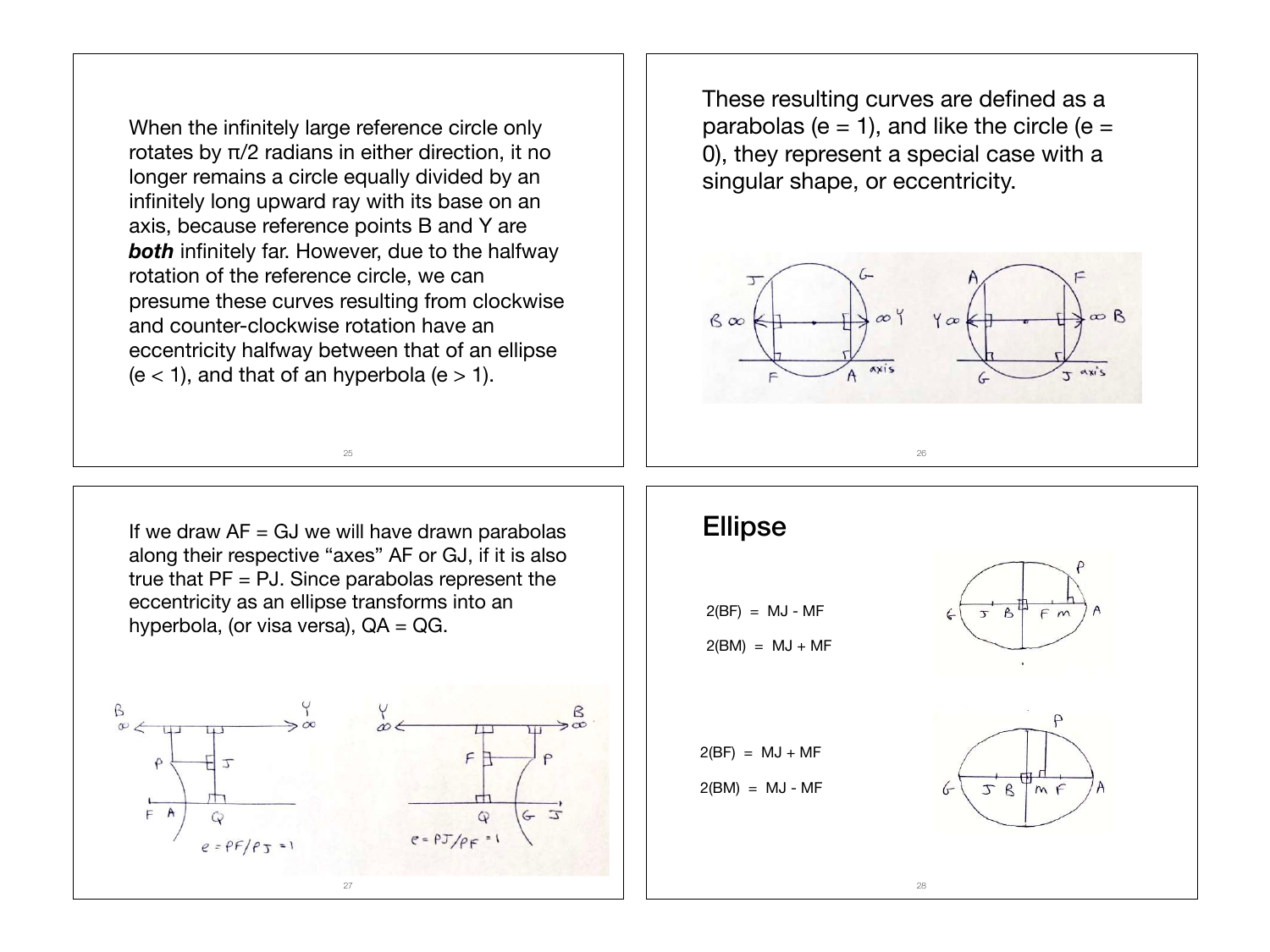PJ2 - FP2 = (MJ2 + MP2) - (MF2 + MP2) (PJ + FP) (PJ - FP) = (MJ + MF) (MJ - MF) AG (PJ - FP) = 2(BM) 2(BF) PJ - FP = [2(BM) 2(BF)]/2(BA) eccentricity = e = BF/BA PJ - FP = 2(BM)e 29 Since: FP + PJ = AG = 2(BA) (FP + PJ) + (PJ - FP) = 2(PJ) = 2(BA) + 2(BM)e (FP + PJ) - (PJ - FP) = 2(FP) = 2(BA) - 2(BM)e **PJ = BA + (BM)e PF = BA - (BM)e** 30 FM = BF - BM FM = BM - BF FM2 = BF2 + BM2 - 2(BF)BM e = BF/BA = FB/FS BA2 = BF2 + BS2 31 PF2 = [BA - (BM)e]2 PF2 = BA2 + (BM)2e2 - 2(BM)BF PM2 = PF2 - FM2 PM2 = [BA2 + (BM)2e2 - 2(BM)BF] - [BF2 + BM2 - 2(BF)BM] PM2 = BS2 + BM2(e2 - 1) PM2 = BS2 - BM2(1-e2) (PM)2BA2 = (BS)2BA2 - BM2[BA2 - BF2] (PM)2BA2 = BS2[BA2 - BM2] (MP/MI)2 = (BS/BA)2 MP/MI = BS/BK 32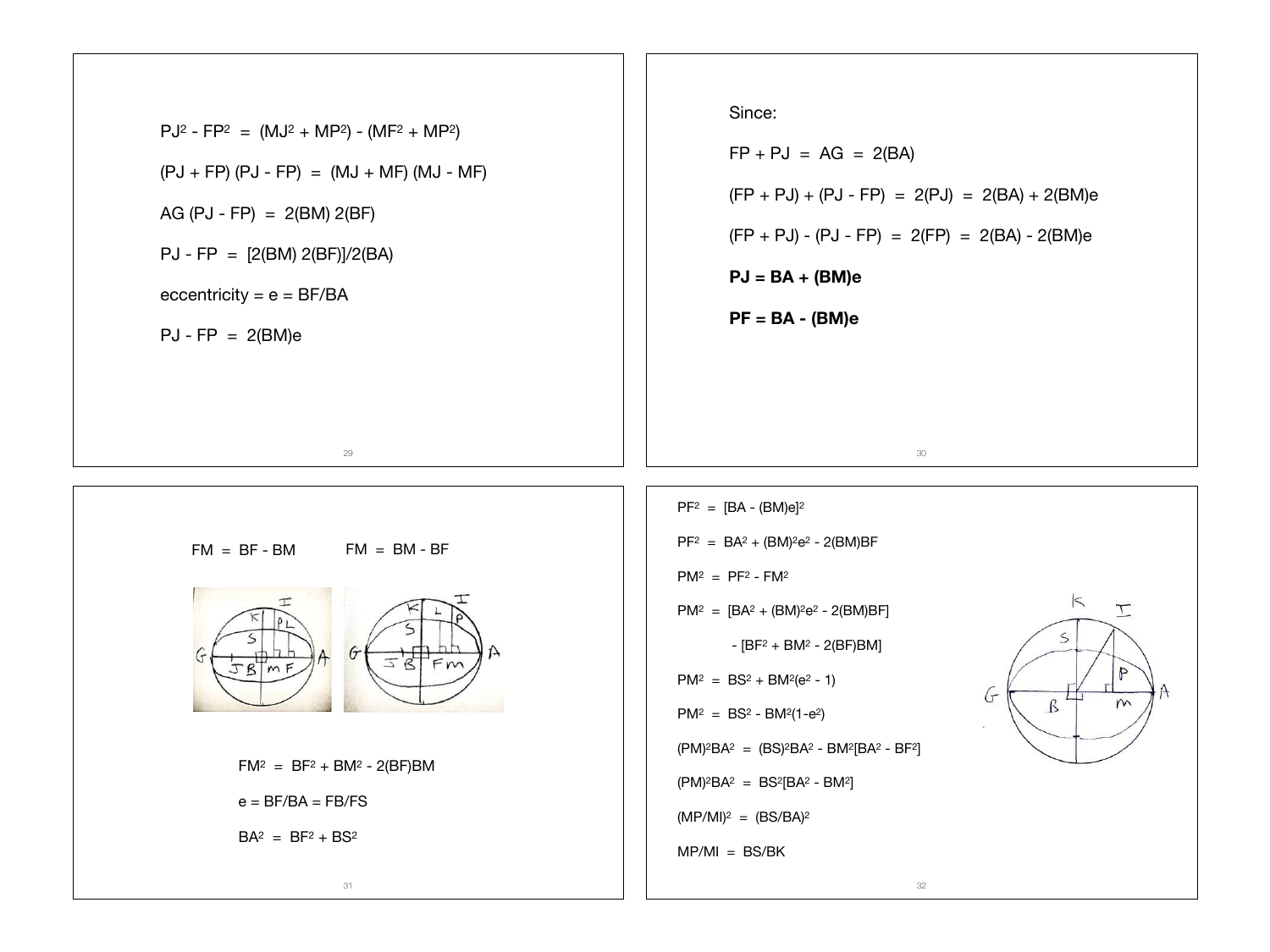

Draw hyperbola arm AP: Make:  $ZJ - AG = XP + FP$ So:  $XJ - XP = FP + AG$ and  $PJ$ - $FP = AG$ 





 $PJ^2 - FP^2 = (MP^2 + MU^2) - (MP^2 + MP^2)$  $(PJ + FP) (PJ - FP) = (MJ + MF) (MJ - MF)$  $(PJ + FP)AG = 2(YM) 2(YF)$ PJ + PF = [2(YM) 2(YF)]/2(YA) eccentricity =  $e = YF/YA$  $PJ + PF = 2(YM)e$ 

35

Since:  $PJ - PF = AG = 2(YA)$  $(PJ + PF) + (PJ - PF) = 2(PJ) = 2(YM)e + 2(YA)$  $(PJ + PF) - (PJ - PF) = 2(PF) = 2(YM)e - 2(YA)$ **PJ = (YM)e + YA PF = (YM)e - YA**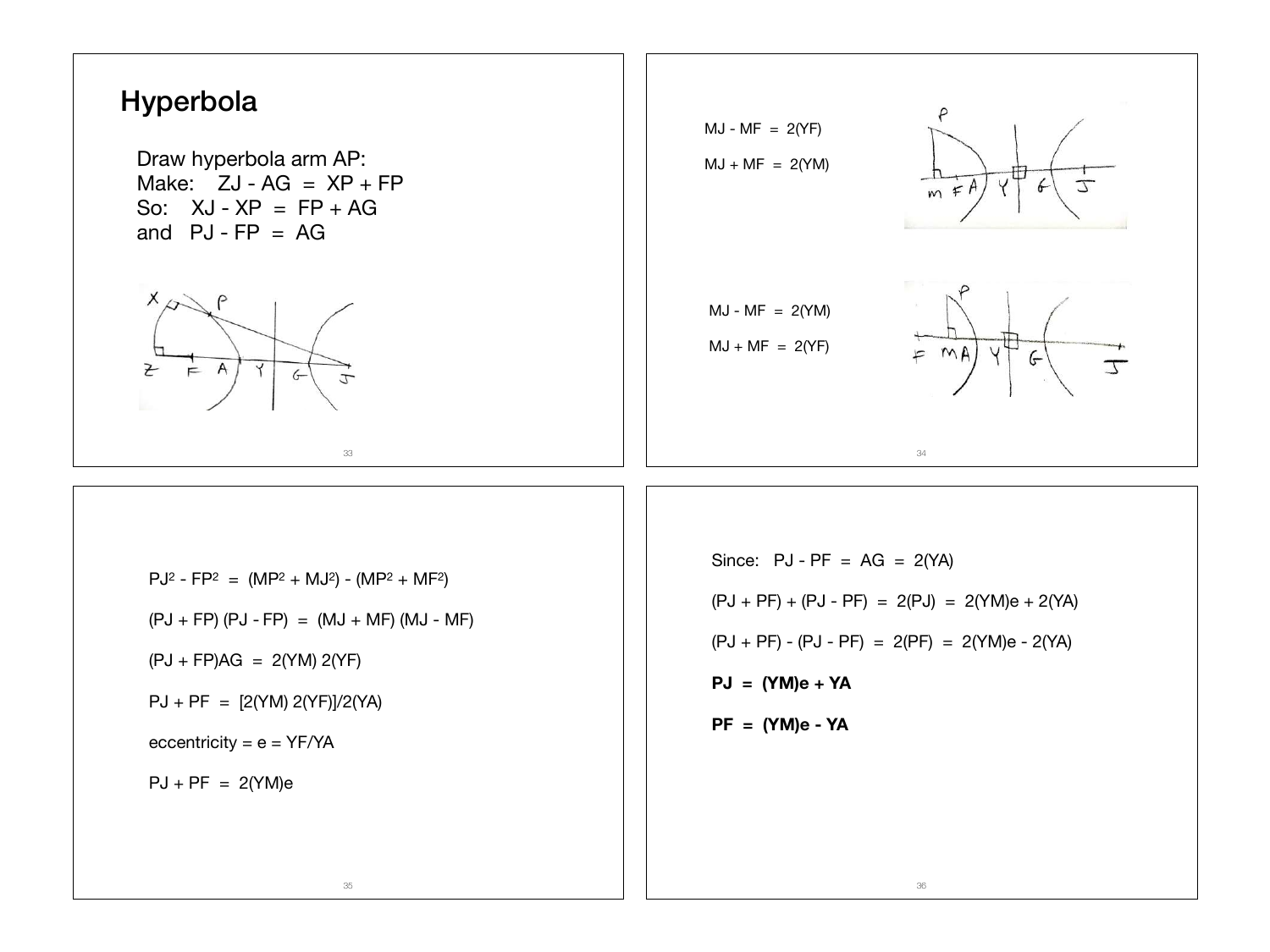

 $MW^2 = (MA)MG$ 

- $MP<sup>2</sup>/(MA)MG = (YS/YA)<sup>2</sup> = FL<sup>2</sup>/(FA)FG$
- $(FA)FG = (YF YA) (YF + YA)$
- $(FA)FG = YF^2 YA^2 = YS^2$

FL/YS = YS/YA



The following discussion will be presented in two columns for clarity. The left column represents the object in glass, and the right side column represents the object in air.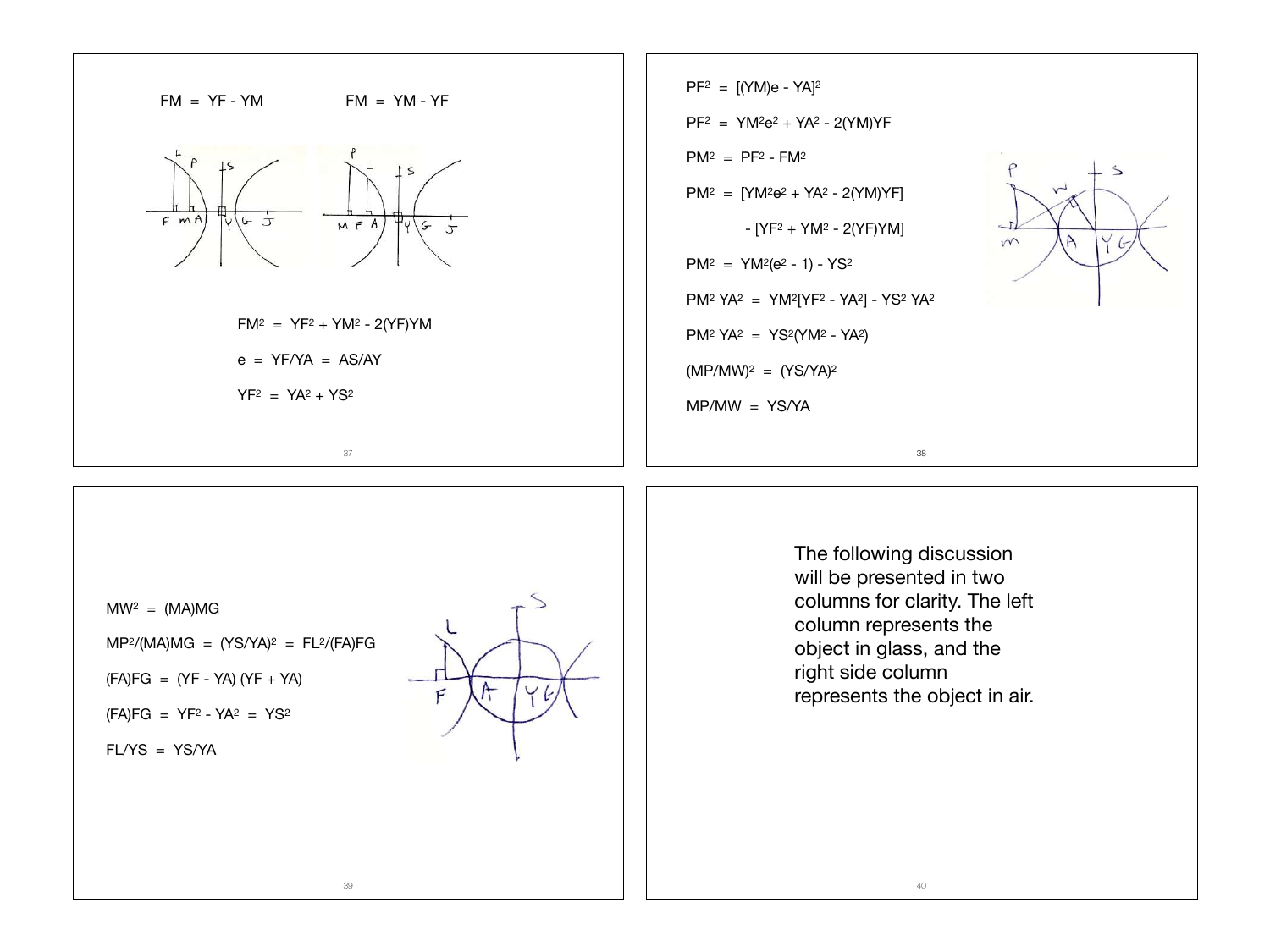Given refraction along line GBNA, object D in glass, and image Z seen along BZD, a non-perpendicular image ray NM can be found using the reference semi-ellipse GZPA:

| | | | | | | | | | | | | | | |

41

 $f$  $M$ 

> $\overline{z}$  $\mathbb D$

 $B<sup>t</sup>$ 

 $S_{N}$ 



Given refraction along line BSN, object D in air, and image Z seen along BDZ, a non-perpendicular image ray NM can be found using the reference hyperbola arm ZP:

> (with vertex designated as B instead of Y for consistency)

| because: |  $e = BF/BA = FB/FZ$ | and:  $NQ/NP = BX/BZ$ | | | **D** |

> | | | | | | | | |







| $NQ/NP = BX/BZ$<br>$BZ^2/NP^2 = BA^2/(BA^2 - BN^2)$<br>$(BZ2 - NP2)/NP2 = BN2/(BA2 - BN2)$<br>$(BZ2 - NP2)/BN2 = NP2/(BA2 - BN2)$                                     | $MW/MP = BZ/BS$<br>$MW^2/MP^2 = (MB^2 - ZB^2)/BN^2$<br>$BZ^{2}/BS^{2} = EZ^{2}/EB^{2}$<br>$= (ZB2 - DB2)/DB2$<br>$(MB2 - ZB2)/BN2$<br>$= (ZB2 - DB2)/DB2$ | $(NP2 - BZ2)/BN2 = (BZ2 - BD2)/BD2$<br>$(MN2 - BZ2)/BN2 = BZ2/BD2$<br>$(MN2 - BZ2)/BZ2 = BN2/BD2$<br>$MN^2/BC^2 = (BN^2 + BD^2)/BD^2$ | $(MB2 - ZB2 + BN2)/BN2$<br>$= BZ^2/BD^2$<br>$(MN2 - BZ2)/BZ2$<br>$= BN2/BD2$<br>$MN^2/ZB^2 = DN^2/DB^2$ |
|-----------------------------------------------------------------------------------------------------------------------------------------------------------------------|-----------------------------------------------------------------------------------------------------------------------------------------------------------|---------------------------------------------------------------------------------------------------------------------------------------|---------------------------------------------------------------------------------------------------------|
| $= NP2/NQ2 = BZ2/BG2 = BE2/BG2$<br>$=$ ED <sup>2</sup> /BD <sup>2</sup> = (BD <sup>2</sup> - BZ <sup>2</sup> )/BD <sup>2</sup><br>$(BZ2 - NP2)/BN2 = (BD2 - BZ2)/BD2$ |                                                                                                                                                           | $MN^2/DN^2 = BZ^2/BD^2$<br>$MN/DN = BZ/BD$                                                                                            | $MN^2/DN^2 = BZ^2/BD^2$<br>$MN/DN = BZ/BD$                                                              |
| 43                                                                                                                                                                    |                                                                                                                                                           | 44                                                                                                                                    |                                                                                                         |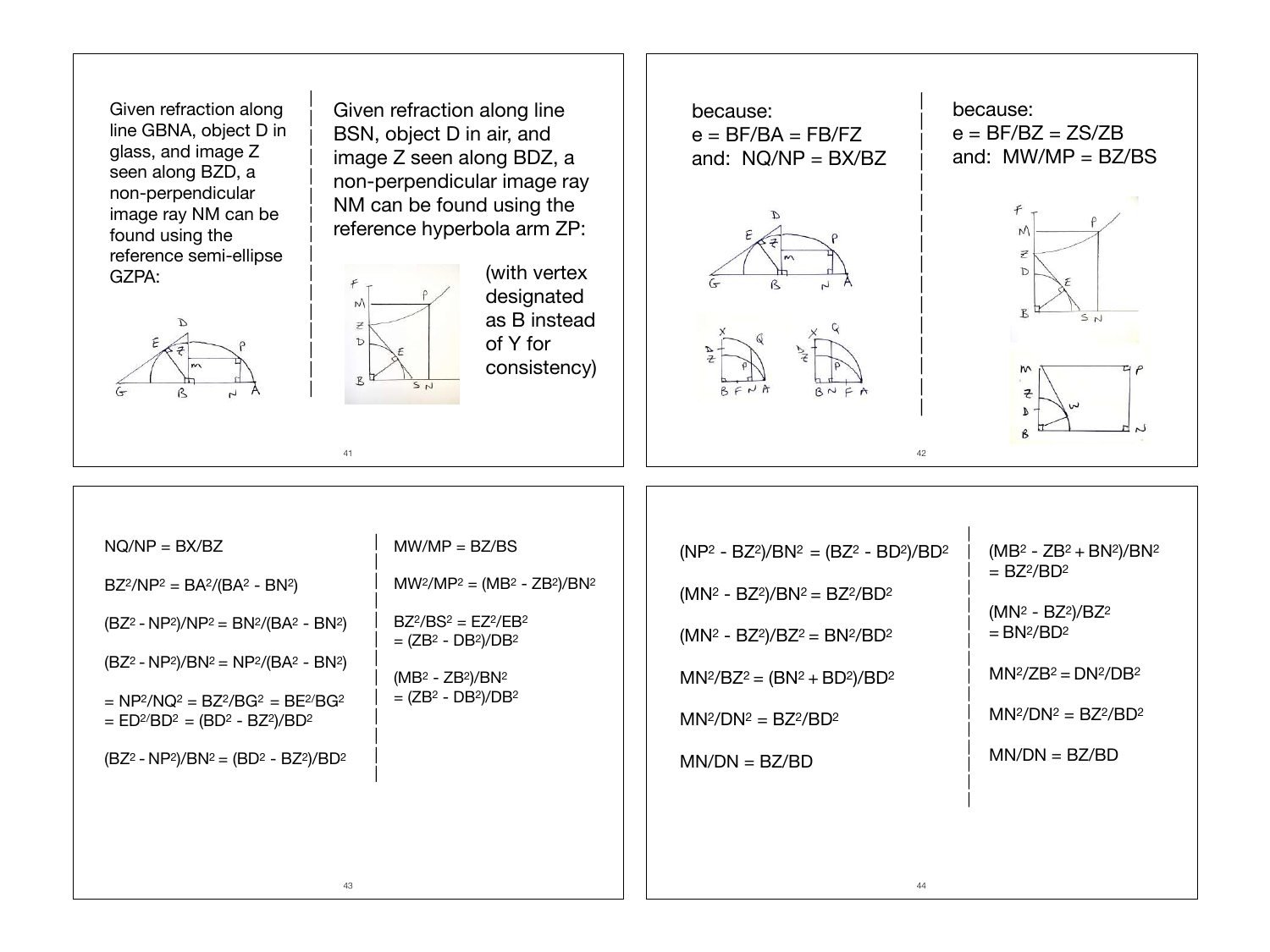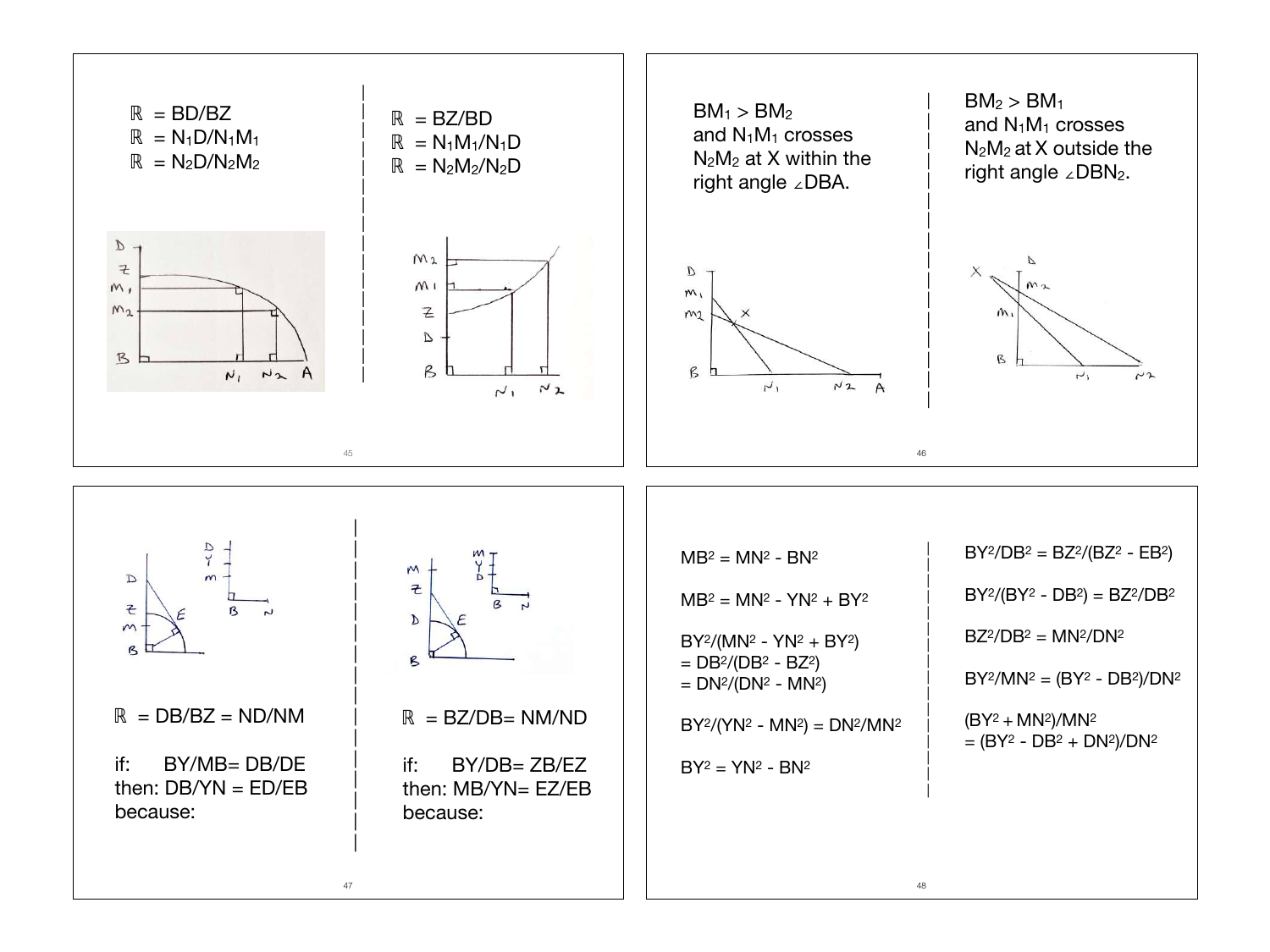$BY^2 = YN^2 - DN^2 + DB^2$ 

(YN2 - DN2 + DB2)/(YN2 - MN2)  $= DN<sup>2</sup>/MN<sup>2</sup>$ 

 $(YN<sup>2</sup> + DB<sup>2</sup>)/YN<sup>2</sup> = DN<sup>2</sup>/MN<sup>2</sup>$ 

 $DB^2/YN^2 = (DN^2 - MN^2)/MN^2$  $= (DB<sup>2</sup> - BZ<sup>2</sup>)/DB<sup>2</sup> = ED<sup>2</sup>/EB<sup>2</sup>$   $(BY^2 + MN^2)/(BY^2 + BN^2)$  $=$  MN<sup>2</sup>/DN<sup>2</sup>

(MN2 - BN2)/NY2  $=$  (MN<sup>2</sup> - DN<sup>2</sup>)/DN<sup>2</sup>

|

49

| | | | | | | | | | | | | | | |

51

 $MB^2/YN^2 = (BZ^2 - DB^2)/DB^2$  $=$  EZ<sup>2</sup>/EB<sup>2</sup>

When given point M, after calculating BY with known BM, (as well as known DB/DE); we can use known DB, (as well as known ED/EB), to calculate YN and use that as a radius about Y to find N:



When given point M, after calculating BY with known DB, (as well as known ZB/ZE); we can use known MB, (as well as known EZ/EB), to calculate YN and use that as a radius about Y to find N:

| | | | | | | | | | | | | | | |

50

| | | | | | | | | | | | | | | |



Since M must be known to find N, this gives no advantage over the previously described reference ellipse. However, it provides a way to find N on image ray MX(N) without knowing M.



Since M must be known to find N, this gives no advantage over the previously described reference hyperbola arm. However, it provides a way to find N on image ray XM(N) without knowing M.



To find an image ray through a given point X, first calculate PW with known PX and DB/DE using:  $PW/PX = (BY/MB) = DB/DE$ 

Since DB and ED/EB are also known, find the length of YWN using: DB/YN = ED/EB

We can then find (N) by inserting the calculated length YWN within the right angle ∠DBA through W.

To find an image ray through a given point X, first calculate BY with known DB and ZB/ZE using:  $BY/DB = ZB/EZ$ 

Since PX and EZ/EB are also known, find the length of GYN using:  $PX/GYN = (MB/YN) = EZ/EB$ 

We can then find (N) by inserting the calculated length GYN within the right angle ∠XPb through Y.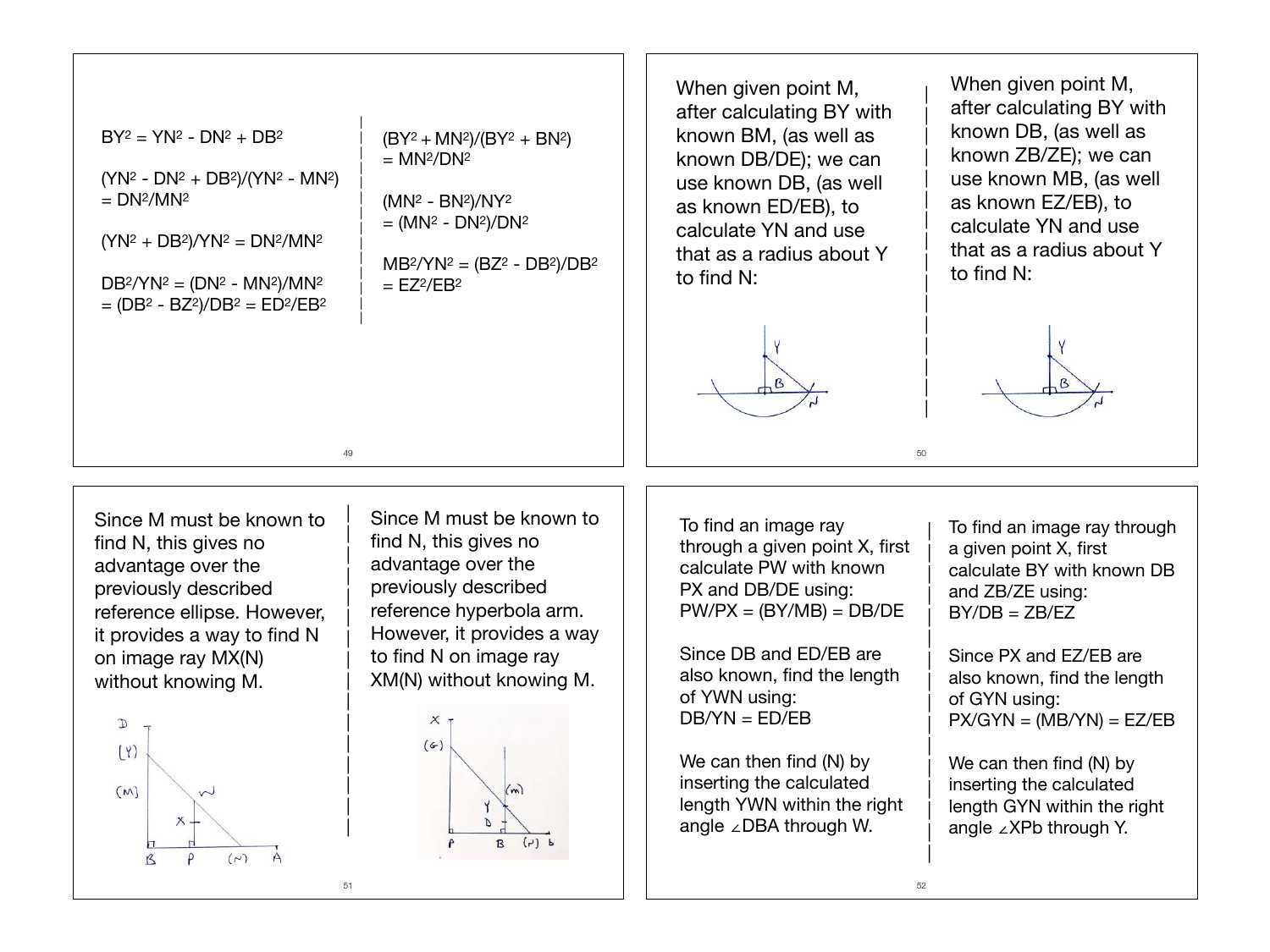

segments are drawn to find both  $N_1$  and  $N_2$ for the image rays



These two line segments are drawn to find both  $N_1$  and  $N_2$ for the image rays through X.



The clear image of X occurs when YN through its specified point W is its minimum possible length, so that  $N_1$  lies at  $N_2$ . Since both  $BY/MB = PW/XP$ and DB/YN are constants, YN can be varied while keeping the image location XP constant, but not the object location DB.

The clear image of X occurs when GN through its specified point Y is its minimum possible length, so that  $N_1$  lies at N2. Since both  $MB/YN = XP/GN$ and BY/DB are constants, GN can be varied while keeping the object location DB constant, but not the image location XP.

Expanding on the right side column representing the object in air, (where GN can be varied while keeping the object location DB constant, but not the image location XP), consider Y to be on a reference hyperbola defined by:  $(LP) LJ = (BP) BY$ , and draw its opposite arm:

54

| | | | | | | | | | | | | | | |



| |

| |

| |

| |